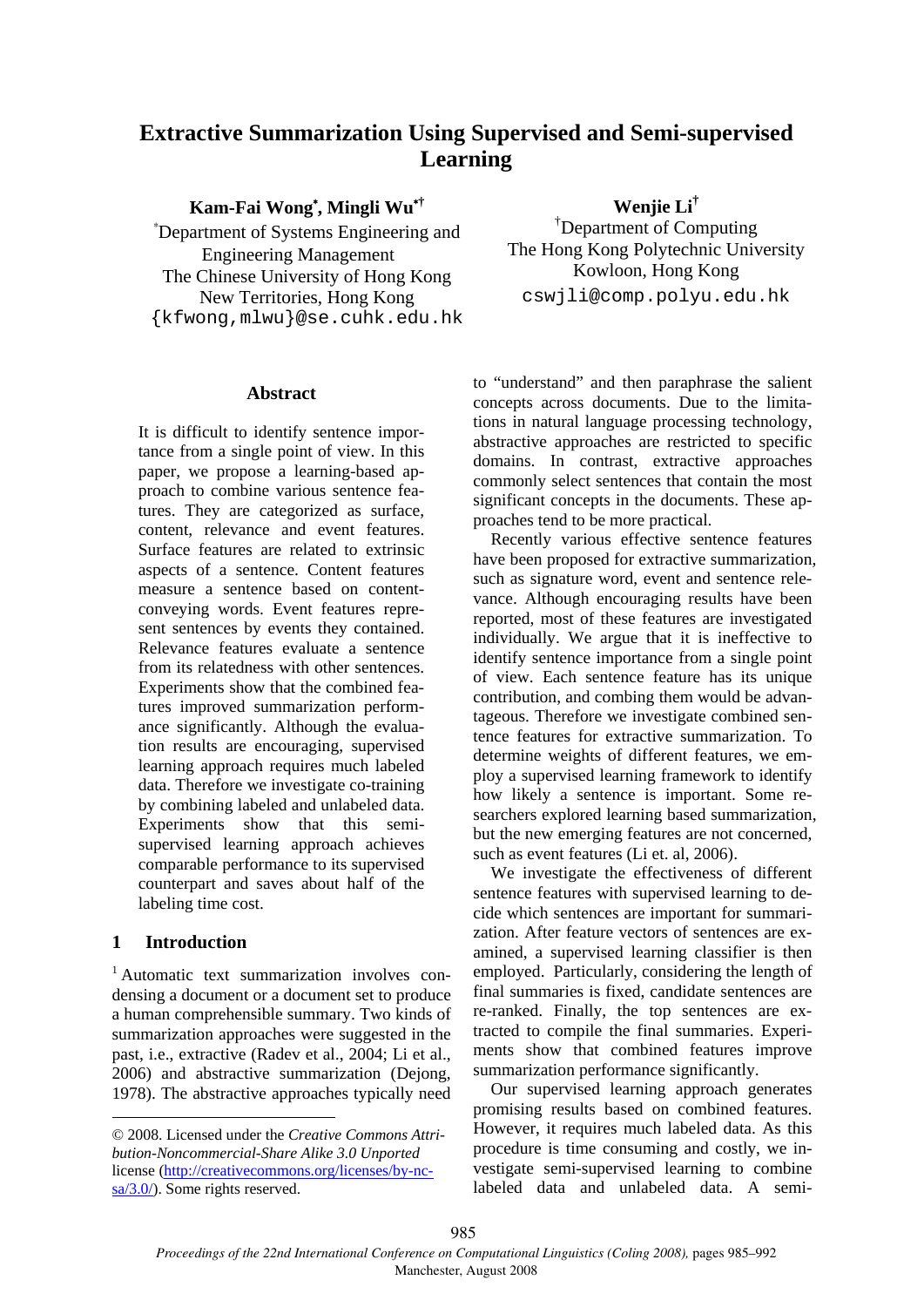supervised learning classifier is used instead of a supervised one in our extractive summarization framework. Two classifiers are co-trained iteratively to exploit unlabeled data. In each iteration step, the unlabeled training examples with top classifying confidence are included in the labeled training set, and the two classifiers are trained on the new training data. Experiments show that the performance of our semi-supervised learning approach is comparable to its supervised learning counterpart and it can reduce the labeling time cost by 50%.

The remainder of this paper is organized as follows. Section 2 gives related work and Section 3 describes our learning-based extractive summarization framework. Section 4 outlines the various sentence features and Section 5 describes supervised/semi-supervised learning approaches. Section 6 presents experiments and results. Finally, Section 7 concludes the paper.

# **2 Related Work**

Traditionally, features for summarization were studied separately. Radev et al. (2004) reported that position and length are useful surface features. They observed that sentences located at the document head most likely contained important information. Recently, content features were also well studied, including centroid (Radev et al., 2004), signature terms (Lin and Hovy, 2000) and high frequency words (Nenkova e t al., 2006). Radev et al. (2004) defined centroid words as those whose average *tf*\**idf* score were higher than a threshold. Lin and Hovy (2000) identified signature terms that were strongly associated with documents based on statistics measures. Nenkova et al. (2006) later reported that high frequency words were crucial in reflecting the focus of the document.

Bag of words is somewhat loose and omits structural information. Document structure is another possible feature for summarization. Barzilay and Elhadad (1997) constructed lexical chains and extracted strong chains in summaries. Marcu (1997) parsed documents as rhetorical trees and identified important sentences based on the trees. However, only moderate results were reported. On the other hand, Dejong (1978) represented documents using predefined templates. The procedure to create and fill the templates was time consuming and it was hard to adapt the method to different domains.

Recently, semi-structure events (Filatovia and Hatzivassiloglou, 2004; Li et al., 2006; Wu, 2006) have been investigated by many researchers as they balanced document representation with words and structures. They defined events as verbs (or action nouns) plus the associated named entities. For instance, given the sentence "Yasser Arafat on Tuesday accused the United States of threatening to kill PLO officials", they first identified "accused", "threatening" and "kill" as event terms; and "Yasser Arafat", "United States", "PLO" and "Tuesday" as event elements. Encouraging results based on events were reported for news stories.

From another point of view, sentences in a document are somehow connected. Sentence relevance has been used as an alternative means to identify important sentences. Erkan and Radev (2004) and Yoshioka (2004) evaluate the relevance (similarity) between any two sentences first. Then a web analysis approach, PageRank, was used to select important sentences from a sentence map built on relevance. Promising results were reported. However, the combination of these features is not well studied. Wu et al. (2007) conducted preliminary research on this problem, but event features were not considered.

Normally labeling procedure in supervised learning is very time consuming. Blum and Mitchell (1998) proposed co-training approach to exploit labeled and unlabeled data. Promising results were reported from their experiments on web page classification. A number of successful studies emerged thereafter for other natural language processing tasks, such as text classification (Denis and Gilleron, 2003), noun phrase chunking (Pierce and Cardie, 2001), parsing (Sarkar, 2001) and reference or relation resolution (Muller et al., 2001; Li et al., 2004). To our knowledge, there is little research in the application of co-training techniques to extractive summarization.

# **3 The Framework for Extractive Summarization**

Extractive summarization can be regarded as a classification problem. Given the features of a sentence, a machine-learning based classification model will judge how likely the sentence is important. The classification model can be supervised or semi-supervised learning. Supervised approaches normally perform better, but require more labeled training data. SVMs perform well in many classification problems. Thus we employ it for supervised learning. For semisupervised learning, we co-trained a probabilistic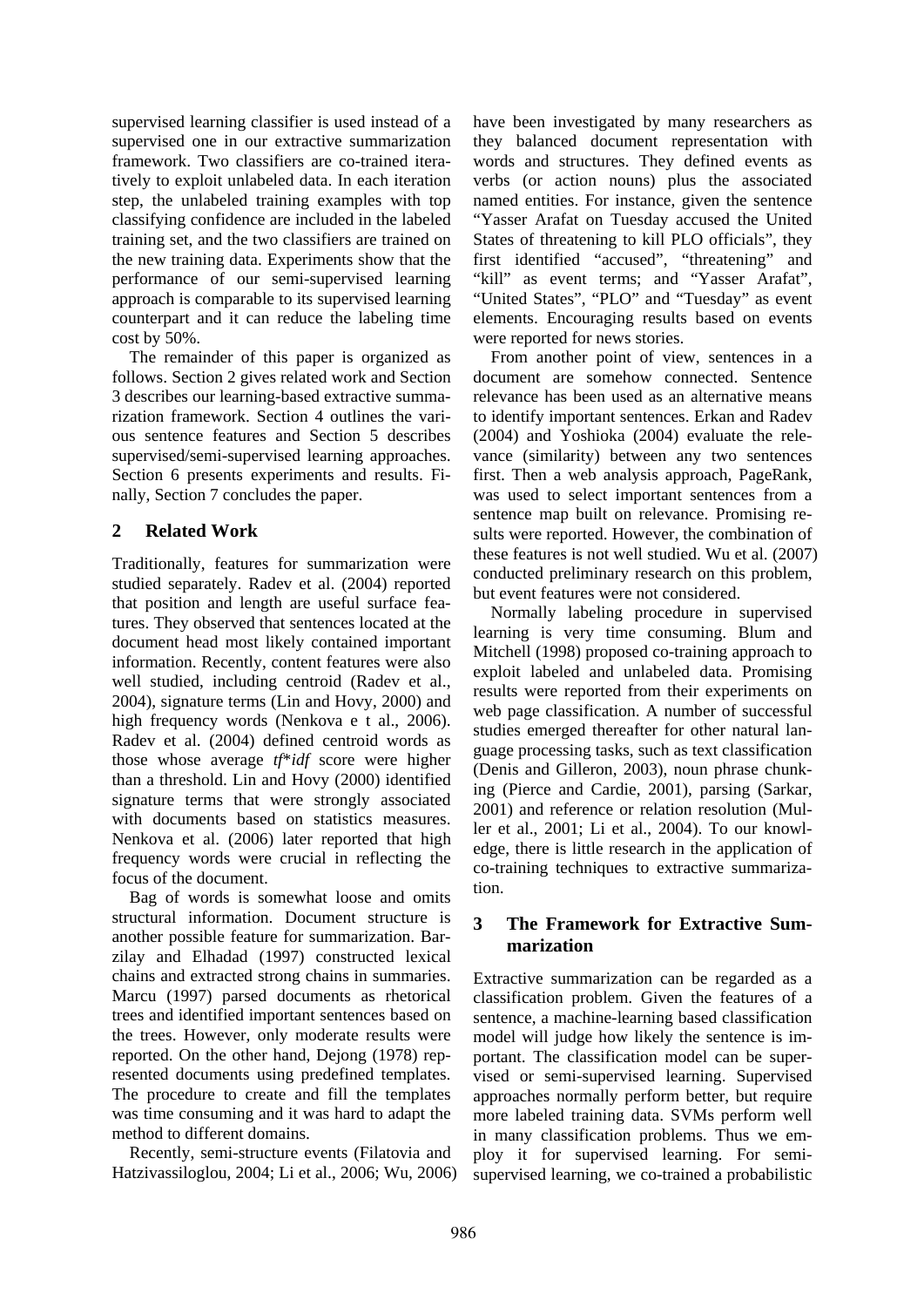

SVM and a Naïve Bayesian classifier to exploit unlabeled data.

Figure 1. Learning-based Extractive Summarization Framework

The automatic summarization procedure is shown in Figure 1. First, each input sentence is examined by going through the pre-specified feature functions. The classification model will then predict the importance of each sentence according to its feature values. A re-ranking algorithm is then used to revise the order. Finally, the top sentences are included in the summaries until the length limitation is reached. The re-ranking algorithm is crucial, as more important content are expected to be contained in the final summary with fixed length. Important sentences above a threshold are regarded as candidates. The one with less words and located at the beginning part of a document is ranked first. The re-ranking algorithm is described as follows.

 $Rank_i = RankPos_i + RankLength_i$ 

where *RankPos<sub>i</sub>* is the rank of sentence *i* according to its position in a document (i.e. the sentence no.) and *RankLength<sub>i</sub>* is rank of sentence *i* according to its length.

# **4 Sentence Features for Extractive Summarization**

This section provides a detailed description on the four types of sentence features, i.e., surface, content, event and relevance features, which will be examined systematically.

#### **4.1 Surface Features**

Surface features are based on structure of documents or sentences, including sentence position in the document, the number of words in the sentence, and the number of quoted words in the sentence (see Table 1).

| Name       | Description                           |  |
|------------|---------------------------------------|--|
| Position   | $1$ /sentence no.                     |  |
| Doc_First  | Whether it is the first sentence of a |  |
|            | document                              |  |
| Para_First | Whether it is the first sentence of a |  |
|            | paragraph                             |  |
| Length     | The number of words in a sentence     |  |
| Quote      | The number of quoted words in a sen-  |  |
|            | tence                                 |  |
|            | m 11 1 m c c c c                      |  |

Table 1. Types of surface features

The intuition with respect to the importance of a sentence stems from the following observations: (1) the first sentence in a document or a paragraph is important; (2) the sentences in the earlier parts of a document is more important than sentences in later parts; (3) a sentence is important if the number of words (except stop words) in it is within a certain range; (4) a sentence containing too many quoted words is unimportant.

#### **4.2 Content Features**

We integrate three well-known sentence features based on content-bearing words i.e., centroid words, signature terms, and high frequency words. Both unigram and bigram representations have been investigated. Table 2 summarizes the six content features we studied.

| Name         | Description                                       |  |  |  |
|--------------|---------------------------------------------------|--|--|--|
| Centroid_Uni | The sum of the weights of cen-<br>troid uni-gram  |  |  |  |
| Centroid Bi  | The sum of the weights of cen-<br>troid bi-grams  |  |  |  |
| SigTerm_Uni  | The number of signature uni-<br>grams             |  |  |  |
| SigTerm_Bi   | The number of signature bi-grams                  |  |  |  |
| FreqWord_Uni | The sum of the weights of fre-<br>quent uni-grams |  |  |  |
| FreqWord_Bi  | The sum of the weights of fre-<br>quent bi-grams  |  |  |  |

Table 2. Types of content features

#### **4.3 Event Features**

An event is comprised of an event term and associated event elements. In this study, we choose verbs (such as "elect and incorporate") and action nouns (such as "election and incorporation") as event terms that can characterize actions. They relate to "did what". One or more associated named entities are considered as event elements. Four types of named entities are currently under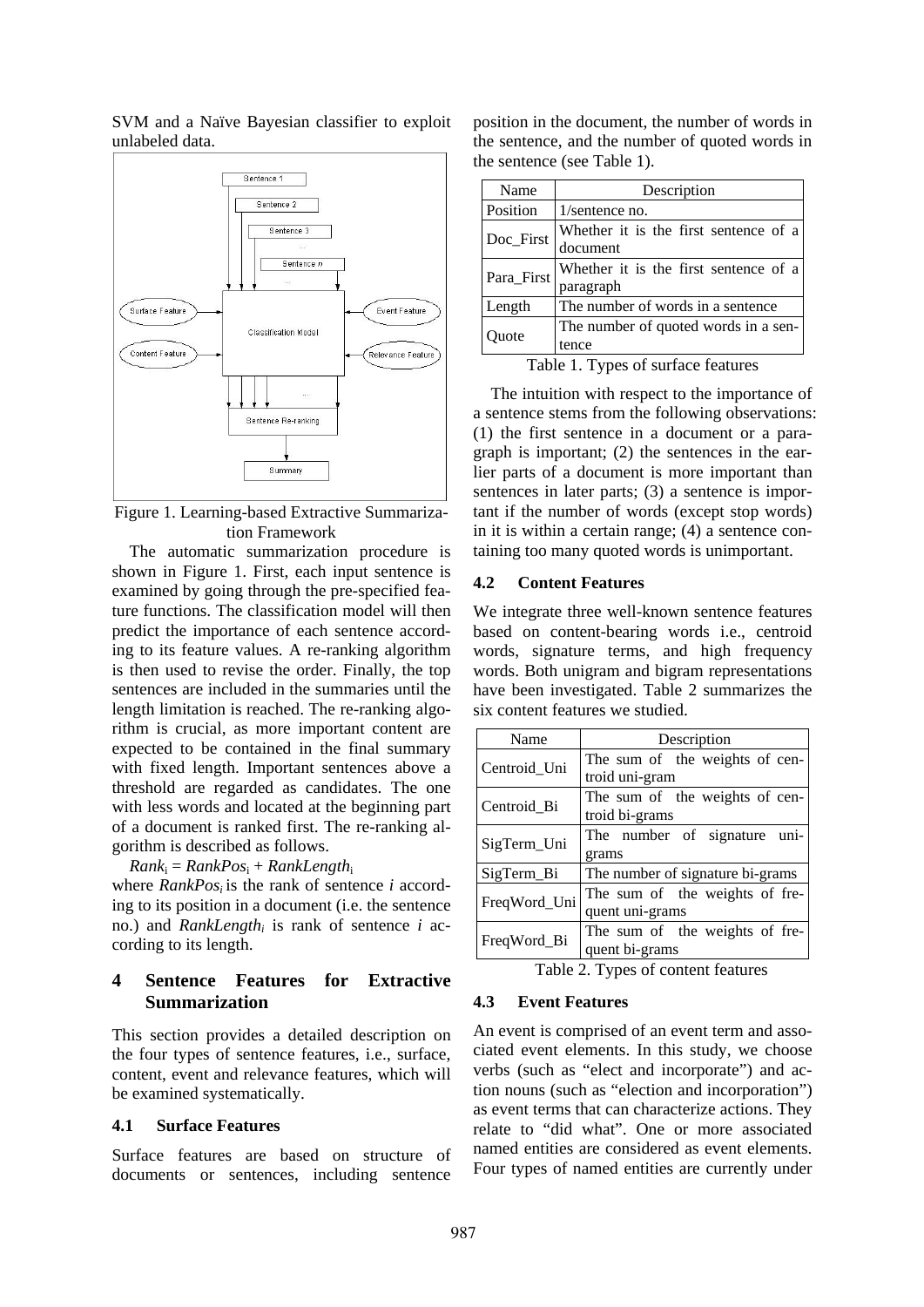consideration. The GATE system (Cunningham et al., 2002) is used to tag named entities, which are categorized as <Person>, <Organization>, <Location> and <Date>. They convey the information about "who", "whom", "when" and "where". A verb or an action noun is deemed an event term only when it appears at least once between two named entities.

Event summarization approaches based on instances or concepts are investigated. An occurrence of an event term (or event element) in a document is considered as an instance, while the collection of the same event terms (or event elements) is considered as a concept. Given a document set, instances of event terms and event elements are identified first. An event map is then built based on event instances or concepts (Wu , 2006; Li et al., 2006). PageRank algorithm is used to assign weight to each node (an instance or concept) in the event map. The final weight of a sentence is the sum of weights of event instances contained in the sentence.

#### **4.4 Relevance Features**

Relevance features are incorporated to exploit inter-sentence relationships. It is assumed that: (1) sentences related to important sentences are important; (2) sentences related to many other sentences are important. The first sentence in a document or a paragraph is important, and other sentences in a document are compared with the leading ones. Two types of sentence relevance, FirstRel\_Doc and FirstRel\_Para (see Table 3), are measured by comparing pairs of sentences using word-based cosine similarity.

Another way to exploit sentence relevance is to build a sentence map. Every two sentences are regarded relevant if their similarity is above a threshold. Every two relevant sentences are connected with a unidirectional link. Based on this map, PageRank algorithm is applied to evaluate the importance of a sentence. These relevance features are shown in Table 3.

| Name          | Description                                                 |  |  |
|---------------|-------------------------------------------------------------|--|--|
| FirstRel_Doc  | Similarity with the first sentence in<br>the document       |  |  |
| FirstRel_Para | Similarity with the first sentence in<br>the paragraph      |  |  |
| PageRankRel   | PageRank value of the sentence<br>based on the sentence map |  |  |

Table 3. Types of relevance features

### **5 Supervised/Semi-supervised Learning Approaches**

To incorporate features described in Section 4, we investigate supervised and semi-supervised learning approaches. Probabilistic Support Vector Machine (PSVM) is employed as supervised learning (Wu et al., 2004), while the co-training of PSVM and Naïve Bayesian Classifier (NBC) is used for semi-supervised learning. The two learning-based classification approaches, PSVM and NBC, are described in following sections.

#### **5.1 Probabilistic Support Vector Machine (PSVM)**

For a set of training examples ( $x_i$ ,  $y_i$ ),  $i = 1, \dots, l$ , where  $x_i$  is an instance and  $y_i$  the corresponding label, basic SVM requires the solution of the following optimization problem.

$$
\min_{w,b,\xi} \frac{1}{2} w^T w + C \sum_{i=1}^l \xi_i
$$
  
subject to 
$$
y_i(w^T \phi(x_i) + b) \ge 1 - \xi_i
$$

$$
\xi_i \ge 0
$$

Here the SVM classifier is expected to find a hyper-plane to separate testing examples as positive and negative. Wu et al. (2004) extend the basic SVM to a probabilistic version. Its goal is to estimate

$$
p_i = p(y = i | x), i = 1,...k.
$$

First the pairwise (one-against-one) probabilities  $r_{ij} \approx p(y = i | y = i \text{ or } j, x)$  is estimated using

$$
r_{ij} \approx \frac{1}{1 + e^{Af + B}}
$$

where *A* and *B* are estimated by minimizing the negative log-likelihood function using training data and their decision values  $f$ . Then  $p_i$  is obtained by solving the following optimization problem

$$
\min_{p} \ \ \frac{1}{2} \sum_{i=1}^{k} \sum_{j:j \neq i} (r_{ji} \, p_i - r_{ij} \, p_j)^2
$$

subject to 
$$
y_i(w^T \phi(x_i) + b) \ge 1 - \xi_{i, \xi}
$$

$$
\xi_i \ge 0
$$

The problem can be reformulated as

$$
\min_{P} \quad \frac{1}{2} P^T Q P
$$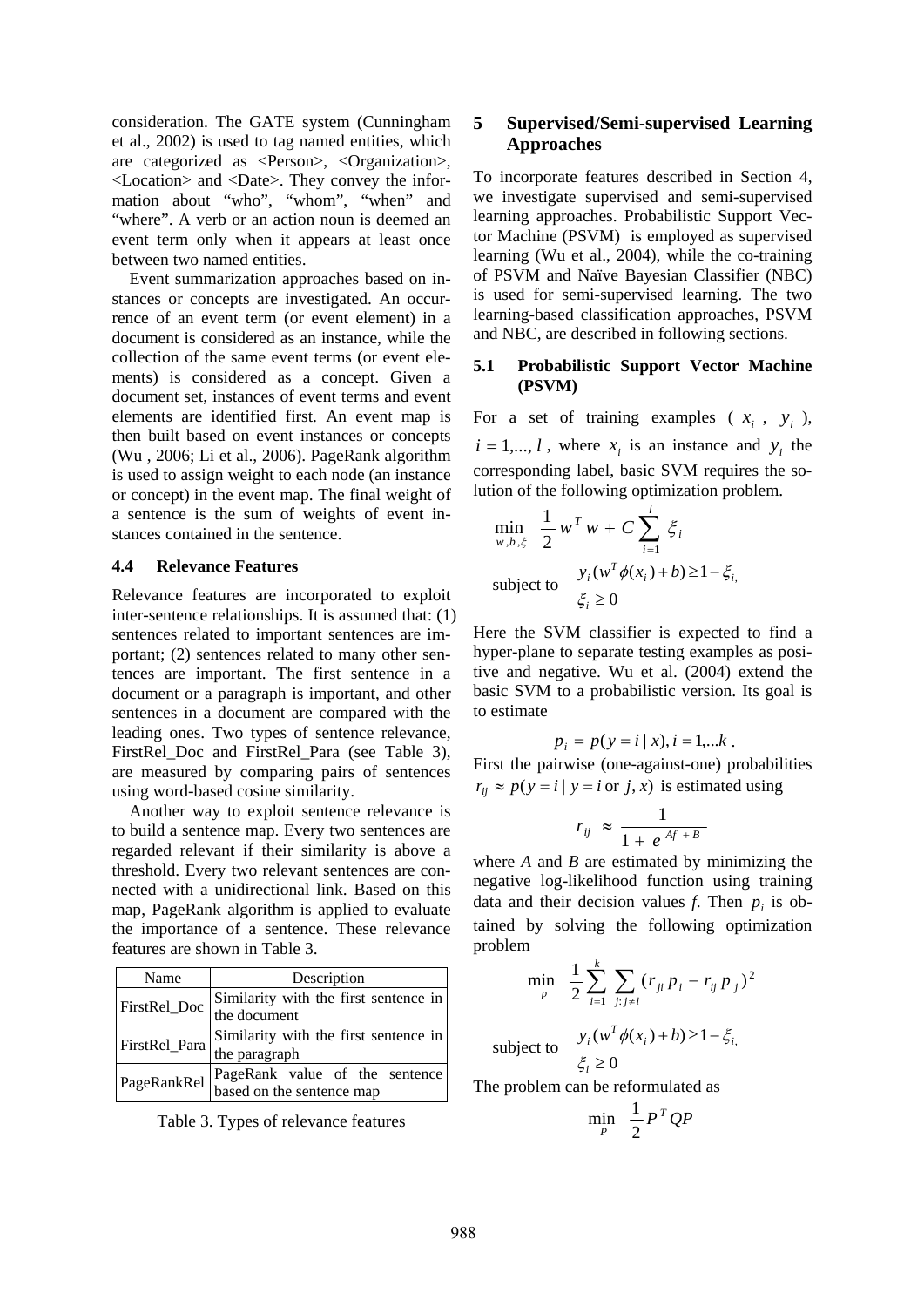where

$$
Q_{ij} = \begin{cases} \sum_{s:s\neq i} r_{si}^2 & \text{if } i = j \\ -r_{ji}r_{ij} & \text{if } i \neq j \end{cases}
$$

The problem is convex and the optimality conditions a scalar *b* such that

$$
\begin{bmatrix} Q & e \\ e^T & 0 \end{bmatrix} \begin{bmatrix} P \\ b \end{bmatrix} = \begin{bmatrix} z \\ 1 \end{bmatrix}
$$

where *e* is the vector of all 1s and *z* is the vector of all 0s, and *b* is the Lagrangian multiplier of the

equality constraint  $\sum_{i=1}^{\infty} p_i =$ *k i pi* 1 1.

#### **5.2 Naïve Bayesian Classier (NBC)**

Naïve Bayesian Classier assumes features are independent. It learns prior probability and conditional probability of each feature, and predicts the class label by highest posterior probability. Given a feature vector  $(F_1, F_2, F_3, \ldots, F_n)$ , the classifier need to decide the label *c*:

$$
c = \arg \max_{c} P(c \mid F_1, F_2, F_3, ... F_n)
$$

By applying Bayesian rule, we have

$$
P(c | F_1, F_2, F_3, \dots, F_n) = \frac{P(c)P(F_1, F_2, F_3, \dots, F_n | c)}{P(F_1, F_2, F_3, \dots, F_n)}
$$

Since the denominator does not depend on *c* and the values of  $F_i$  are given, therefore the denominator is a constant and we are only interested in the numerator. As features are assumed independent,

$$
P(c | F_1, F_2, F_3, \dots F_n) = P(c)P(F_1, F_2, F_3, \dots F_n | c)
$$
  
\n
$$
\approx P(c) \prod_{i=1}^n P(F_i | c)
$$

where  $P(F_i | c)$  is estimated with MLE from training data with Laplace Smoothing.

#### **5.3 Co-Training (COT)**

Supervised learning approaches require much labeled data and the labeling procedure is very time-consuming. Literature (Blum and Mitchell, 1998; Collins, 1999) has suggested that unlabeled data can be exploited together with labeled data by co-training two classifiers. (Blum and Mitchell, 1998) trained two classifiers of same type on different features, and (Li et al., 2004) trained two classifiers of different types. In this paper, as the number of involved features is not too many, we train two different classifiers, PSVM and NBC, on the same feature spaces. The co-training algorithm is described as follows.

#### **Given**:

L is the set of labeled training examples U is the set of unlabeled training examples

**Loop**: until the unlabeled data is exhausted

Train the first classifier  $C_1$  (PSVM) on L Train the second classifier  $C_2(NBC)$  on L

For each classifier Ci

- Ci labels examples from U
- Ci chooses *p* positive and *n* negative examples E from U. These examples have top classifying confidence.
- Ci removes examples E from U
- Ci adds examples E with the corresponding labels to L

**End** 

**Output**: label the test examples by the optimal classifier which is evaluated on training data according to the classification performance.

#### **6 Experiments**

DUC 2001<sup>2</sup> has been used in our experiments. It contains 30 clusters of relevant documents and 308 documents in total. Each cluster deals with a specific topic (e.g. a hurricane) and comes with model summaries created by NIST assessors. 50, 100, 200 and 400 word summaries are provided. Twenty-five of the thirty document clusters are used as training data and the remaining five are used as testing. The training/testing configuration is same in experiments of supervised learning and semi-supervised learning, while the difference is that some sentences in training data are not tagged for semi-supervised learning.

An automatic evaluation package, i.e., ROUGE (Lin and Hovy, 2003) is employed to evaluate the summarization performance. It compares machine-generated summaries with model summaries based on the overlap. Precision and recall measures are used to evaluate the classification performance. For comparison, we evaluate our approaches on DUC 2004 data set also. It contains 50 clusters of documents. Only 665-character summaries are given by assessors for each cluster.

#### **6.1 Experiments on Supervised Learning Approach**

We use  $LibSVM<sup>3</sup>$  as our classification model for SVM classifiers normally perform better. Types of features presented in previous section are evaluated individually first. Precision measures

 $2$  http://duc.nist.gov/

<sup>3</sup> http://www.csie.ntu.edu.tw/~cjlin/libsvm/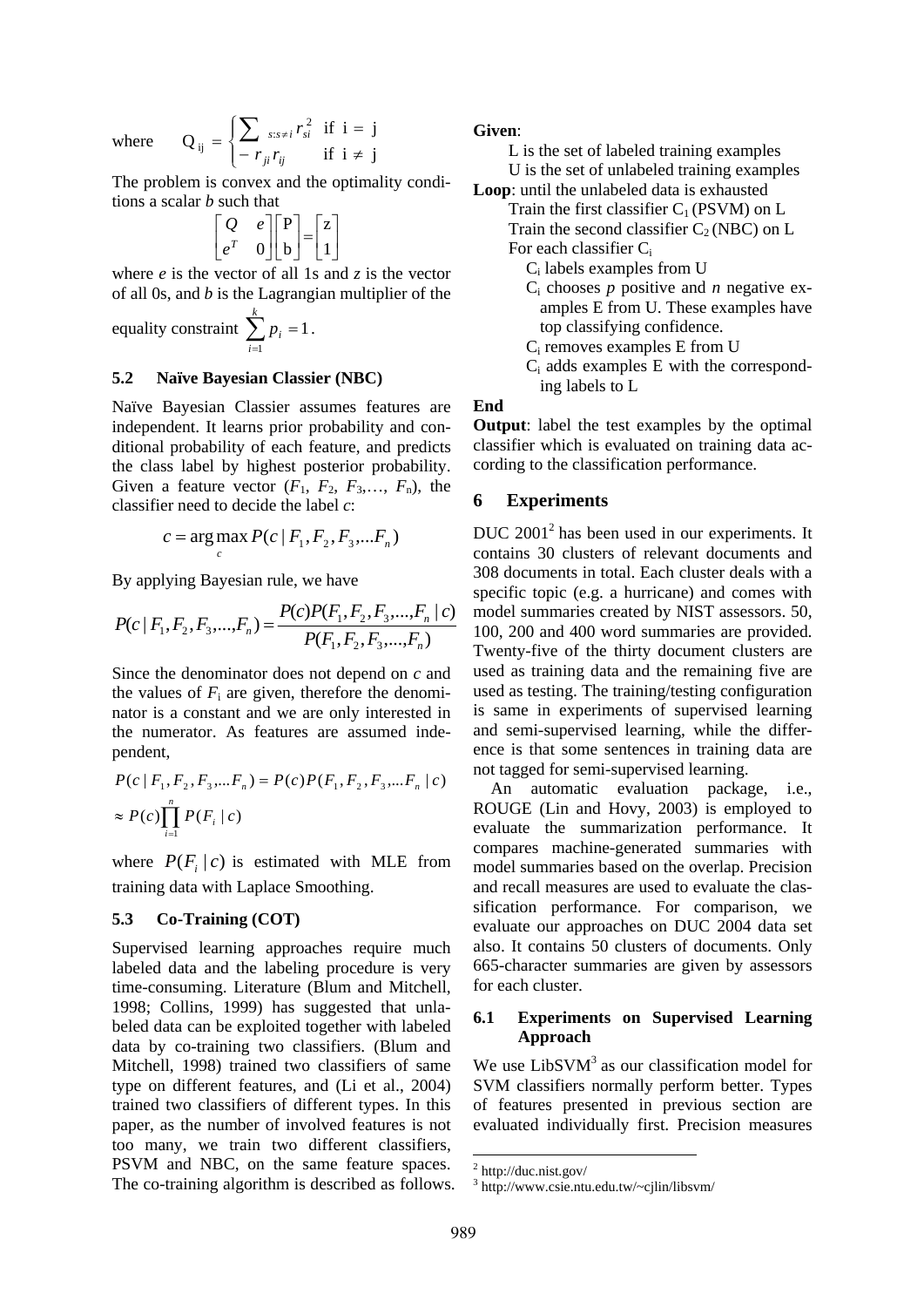the percentage of true important sentences among all important sentences labeled by the classifier. Recall measures the percentage of true important sentences labeled by the classifier among all true important sentences.

Table 4 shows the precisions and recalls of different feature groups under the PSVM classifier. Table 5 records the ROUGE evaluation results – ROUGE-1, ROUGE-2 and ROUGE-L. They evaluate the overlap between machinegenerated summaries and model summaries based on unigram, bigram and long distance respectively. The summary length is limited to 200 words here.

| Feature             | Precision | Recall |
|---------------------|-----------|--------|
|                     |           |        |
| Sur                 | 0.488     | 0.146  |
| Con                 | 0.407     | 0.167  |
| Rel                 | 0.488     | 0.146  |
| Event               | 0.344     | 0.146  |
| $Sur + Con$         | 0.575     | 0.160  |
| Sur+Rel             | 0.488     | 0.146  |
| $Con+Rel$           | 0.588     | 0.139  |
| Sur+Event           | 0.600     | 0.125  |
| $Con+Event$         | 0.384     | 0.194  |
| Rel+Event           | 0.543     | 0.132  |
| $Sur + Con + Event$ | 0.595     | 0.153  |
| Sur+Rel+Event       | 0.553     | 0.146  |
| $Con+Rel+Event$     | 0.581     | 0.125  |
| $Sur + Con + Rel$   | 0.595     | 0.174  |
| Sur+Con+Rel+Event   | 0.579     | 0.153  |

Table 4. Classification performance based on different feature groups

|                           | Rouge- | Rouge-         | Rouge- |
|---------------------------|--------|----------------|--------|
| Feature                   |        | $\mathfrak{D}$ | L      |
| Sur                       | 0.373  | 0.103          | 0.356  |
| Con                       | 0.352  | 0.074          | 0.334  |
| Rel                       | 0.373  | 0.103          | 0.356  |
| Event                     | 0.344  | 0.064          | 0.325  |
| $Sur + Con$               | 0.380  | 0.109          | 0.363  |
| $Sur+Rel$                 | 0.373  | 0.103          | 0.356  |
| $Con+Rel$                 | 0.375  | 0.103          | 0.358  |
| $Sur + Event$             | 0.348  | 0.091          | 0.332  |
| $Con+Event$               | 0.344  | 0.071          | 0.330  |
| Rel+Event                 | 0.349  | 0.089          | 0.356  |
| $Sur + Con + Event$       | 0.379  | 0.106          | 0.363  |
| $Sur+Rel+Event$           | 0.371  | 0.101          | 0.353  |
| Sur+Con+Rel               | 0.396  | 0.116          | 0.358  |
| $Sur + Con + Rel + Event$ | 0.375  | 0.106          | 0.359  |

# Table 5. ROUGE evaluation results for different feature groups

From Table 4, we can see the most useful feature groups are "surface" and "relevance", i.e. the external characteristics of a sentence in the document and the relationships of a sentence with other sentences in a cluster. The evaluation scores from surface features and relevance features are the same. We found that the reason is that the dominating feature in each feature group is about whether a sentence is the first sentence in a document. The influence of event features is not very positive. Based on our analysis the reason is that not all clusters contain enough event terms/elements to build a good event map.

From Table 5, it can be seen that the combination of multiple features or multiple feature groups outperforms individual feature or feature groups. When surface, content and relevance features are employed, the best performance is achieved, i.e., ROUGE-1 and ROUGE-2 score are 0.396 and 0.116 respectively. In our preliminary experiments, we find ROUGE-1 score of a model summary is 0.422 (without stemming and filtering stop words). Therefore summaries generated by our supervised learning approach received comparable performance with model summaries when evaluated by ROUGE. Although ROUGE is not perfect at this time, it is automatic and good complement to subjective evaluations.

 We also find that the Rouge scores are similar for variations on the feature set. Sentences from original documents are selected to build the final summaries. Normally, only four to six sentences are contained in one 200-word summary in our experiments, i.e., few sentences will be kept in a summary. As variations of the feature set only induce little change of the order of most important sentences, the ROUGE scores change little.

#### **6.2 Experiments on Semi-supervised Learning Approach**

Supervised learning approaches normally achieve good performance but require manually labeled data. Recent literature (Blum and Mitchell, 1998; Collins, 199) has suggested that co-training techniques reduce the amount of labeled data. They trained two homogeneous classifiers based on different feature spaces. However this method is unsuitable for our application as the number of required features in our case is not too many. Therefore we develop a cotraining approach to train different classifiers based on same feature space. PSVM and NBC are applied to the combination of surface, content and relevance features.

The capability of different learning approaches to identify important sentences is shown in Fig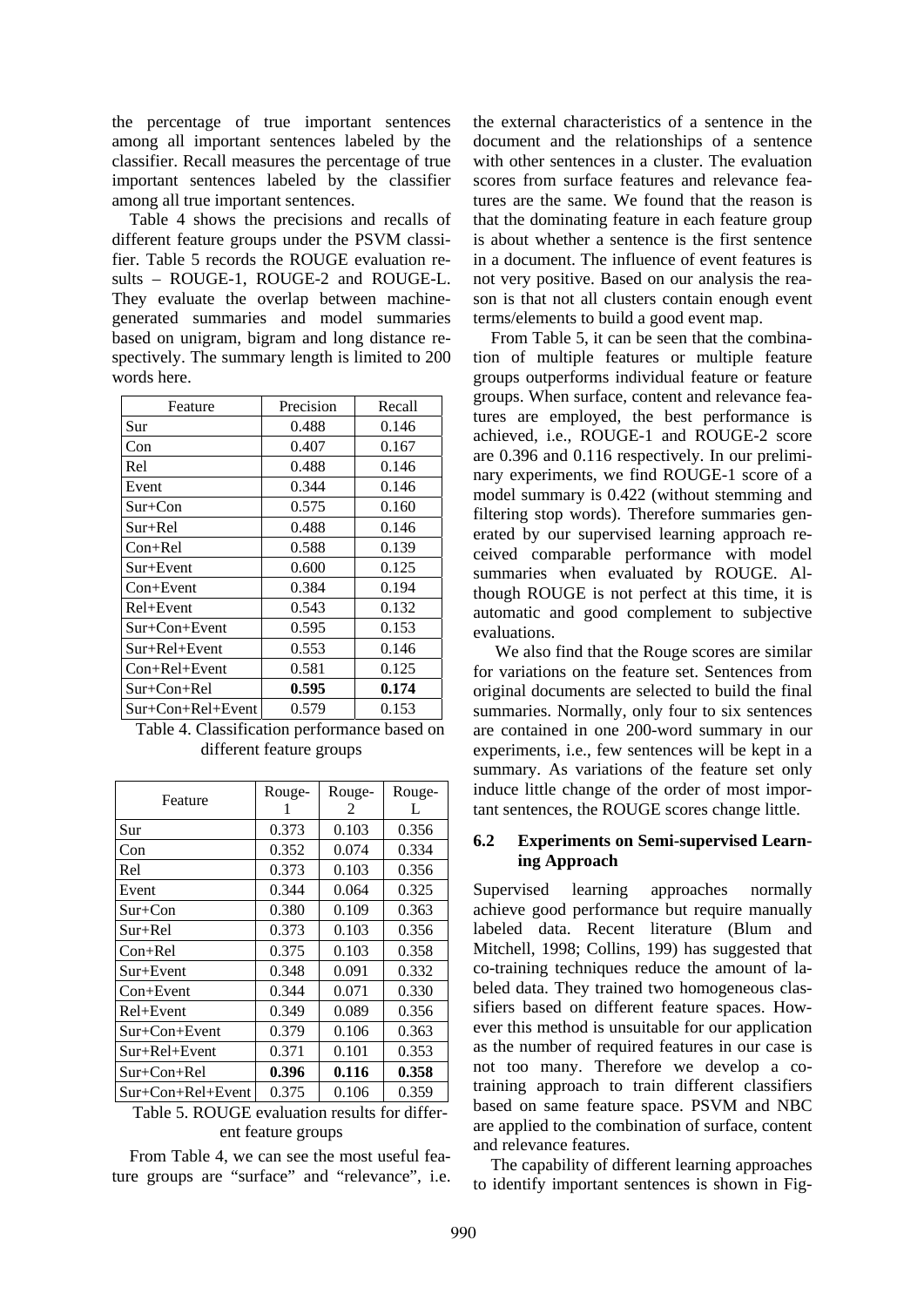ure 2. The "x" axis shows the number of labeled sentences employed. The remained training sentences in DUC 2001 are employed as unlabeled training data. The y axis shows f-measures of important sentences identified from the test set. The size of the training seed set is investigated. For each size, three different seed sets which are chose randomly are used. The average evaluation scores are used as the final performance. This procedure avoids the variance of the final evaluation results. The ROUGE evaluation results of these supervised learning approaches and semisupervised learning approaches are shown in Table 6 (2000 labeled sentences). It can be seen that the ROUGE performance of co-trained classifiers is better than that of individual classifiers.



Figure 2. Performance of supervised learning and semi-supervised learning approaches

| Learning<br>Approaches | Rouge-1 | Rouge-2 | Rouge-L |
|------------------------|---------|---------|---------|
| <b>PSVM</b>            | 0.358   | 0.082   | 0.323   |
| NBC.                   | 0.353   | 0.061   | 0.317   |
| COT                    | 0.366   | 0.090   | 0.329   |

Table 6. ROUGE evaluation results of supervised learning and semi-supervised learning

#### **6.3 Experiments on Summary Length**

In DUC 2001 dataset, 50, 100, 200 and 400-word summaries are provided to evaluate summaries with different length. Our supervised approach, which generates the best performance in previous experiments, is employed. The ROUGE scores of evaluations on different summary length are shown in Table 7. Our summaries consist of extracted sentences. It can be seen that these summaries achieve lower ROUGE scores when the length of summary is reduced. The reason is that when people try to write a more concise summary, condensed contents are included in the summaries, which may not use the original contents directly. Therefore the word-overlapping test tool in ROUGE generates lower scores.

We then tested the same classifier and same features on DUC 2004. The length of summaries is only 665 characters (about 100 words). ROUGE-1 and ROUGE-2 are 0.329 and 0.073 respectively. It confirms that the performance of our approach is sensitive to the length of the summary.

| Sum_length | Rouge-1 | Rouge-2 | Rouge-L |
|------------|---------|---------|---------|
| 50         | 0.241   | 0.036   | 0.205   |
| 100        | 0.309   | 0.085   | 0.277   |
| 200        | 0.396   | 0.116   | 0.358   |
|            | 0.423   | 0.118   | 0.402   |

Table 7. ROUGE evaluation results for different summary length

#### **7 Conclusions and Future Work**

We explore surface, content, event, relevance features and their combinations for extractive summarization with supervised learning approach. Experiments show that the combination of surface, content and relevance features perform best. The highest ROUGE-1, ROUGE-2 scores are 0.396 and 0.116 respectively. The Rouge-1 score of manually generated summaries is 0.422. This shows the ROUGE performance of our supervised learning approach is comparable to that of manually generated summaries. The ROUGE-1 scores of extractive summarization based on centroid, signature word, high frequency word and event individually are 0.319, 0.356, 0.371 and 0.374 respectively. It can be seen that our summarization approach based on combination of features improves the performance obviously.

Although the results of supervised learning approach are encouraging, it required much labeled data. To reduce labeling cost, we apply cotraining to combine labeled and unlabeled data. Experiments show that compare with supervised learning, semi-supervised learning approach saves half of the labeling cost and maintains comparable performance (0.366 vs 0.396). We also find that our extractive summarization is sensitive to length of the summary. When the length is extended, the ROUGE scores of same summarization method are improved. In the future, we plan to investigate sentence compression to improve performance of our summarization approaches on short summaries.

#### **Acknowledgement**

The research described in this paper is partially supported by Research Grants Council of Hong Kong (RGC: PolyU5217/07E), CUHK Strategic Grant Scheme (No: 4410001) and Direct Grant Scheme (No: 2050417).